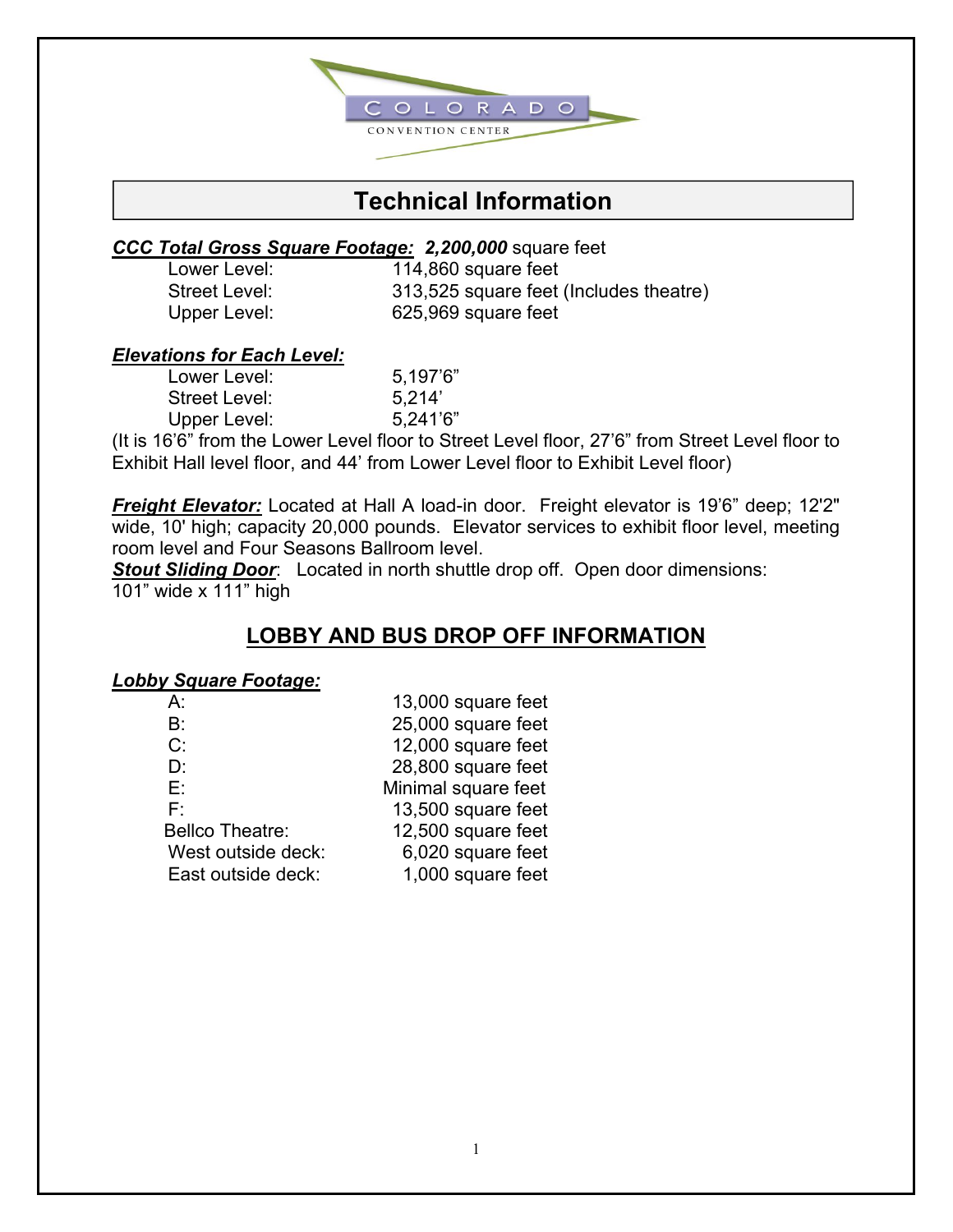### **LOBBY AND BUS DROP OFF INFORMATION (continued)**

**Note:** A Entry from the tile to top of glass railing: 24'3"

Lobby A & B: Ceiling height 16' @ soffit and 18' at the dropped ceiling grid

Lobby B & C entrance door clearance: 77" wide by 93" high

Lobby D, F& Bellco Theatre entrance door width clearance: 65"

Freight Elevator to Lobby B, the distance between the column and the wall is 88" (narrowest point) Lowest point is 96" (roll door)

Upper D Lobby Grid Dimensions (approx.):

D Hall South: Right Side 120"

Left Side: 280"

Front 485"

D Hall North: Right Side: 0"

Left Side: 52"

Front: 256"

#### *Lobby Utilities:*

Electric: 24-32 duplex 20 amp service outlets on floors and walls 1, 60 amp, 208/120 volt wall receptacles and 1-20 amp, 208/120 volt wall receptacle Video: Coax cable service outlets on floors and walls Fiber: Multi-mode located in each lobby Telephone: Voice/data jacks along walls Audio: Limited number of inputs available

#### *Large Overhead Directional Signs:* 3'101/2" high X 18'3" long

#### *Bus Drop off:*

A Lobby drop off will accommodate 3 Busses B Lobby drop off will accommodate 10 busses D Lobby drop off will accommodate 3 busses F Lobby drop off will accommodate 4 busses

### **LOBBY AND BUS DROP OFF INFORMATION (continued)**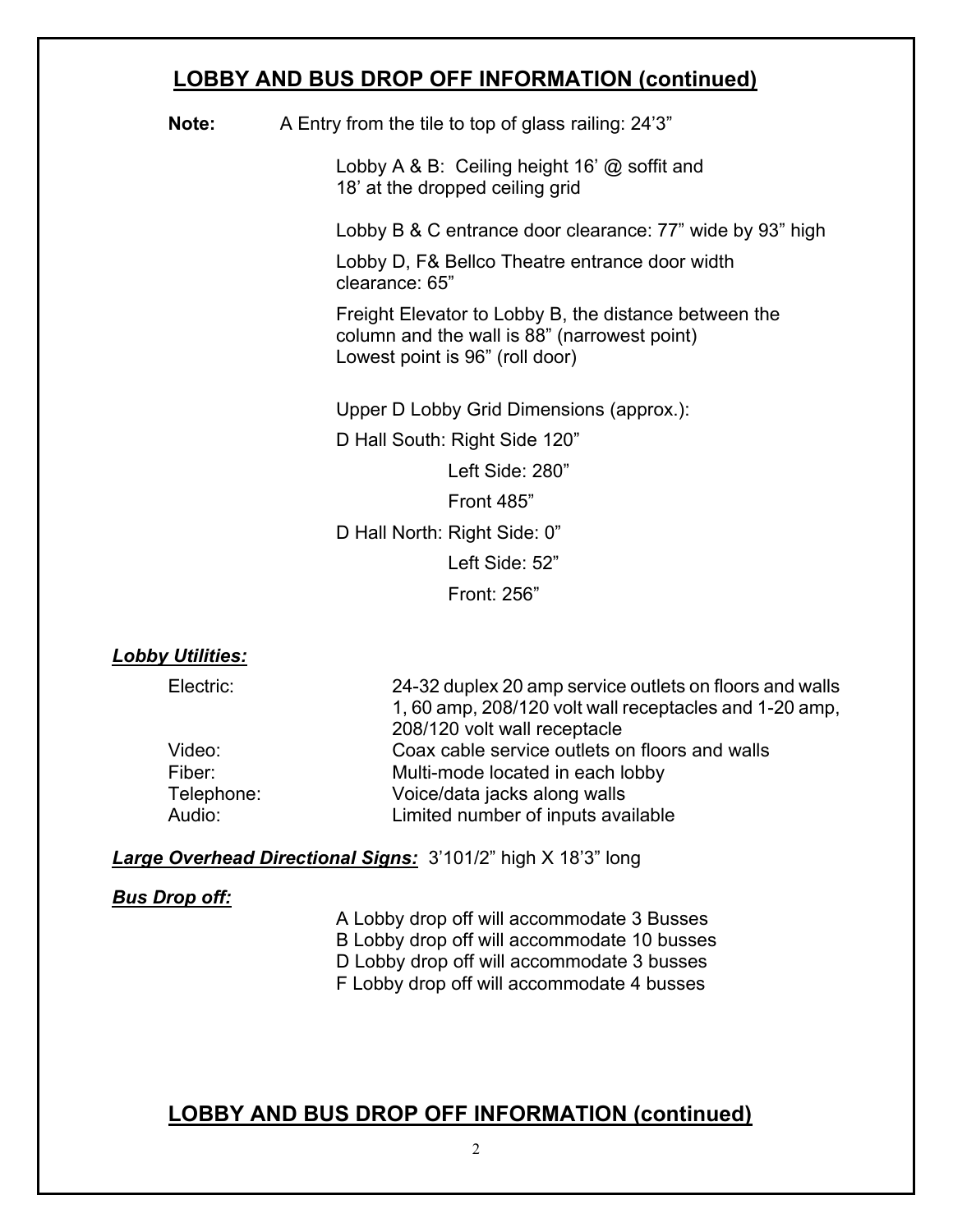#### *Welton Drive Height Measurements (length of vehicle important plus labor to remove and re-install the way-finding sign):*

Ceiling height from 13th Street going east:

 $13<sup>th</sup>$  Street and ring road = 14'8" 1st column east  $(30') = 13'11''$ 2<sup>nd</sup> column east (60') = 13'7"  $3<sup>rd</sup>$  column east (90') = 13'4"

### **CONCOURSE INFORMATION**

#### *Concourse Square Footage:*

| A  | 25' x 219'; 5,475 square feet |
|----|-------------------------------|
| B  | 18' x 243'; 4,374 square feet |
| C. | 25' x 203'; 5,075 square feet |
|    | 70' x 140'; 9,800 square feet |
| E. | 30' x 270'; 8,100 square feet |
|    | 40' x 200'; 8,000 square feet |

# *Grand Concourse:*

949.5' from bottom of ramp to the Bellco Theatre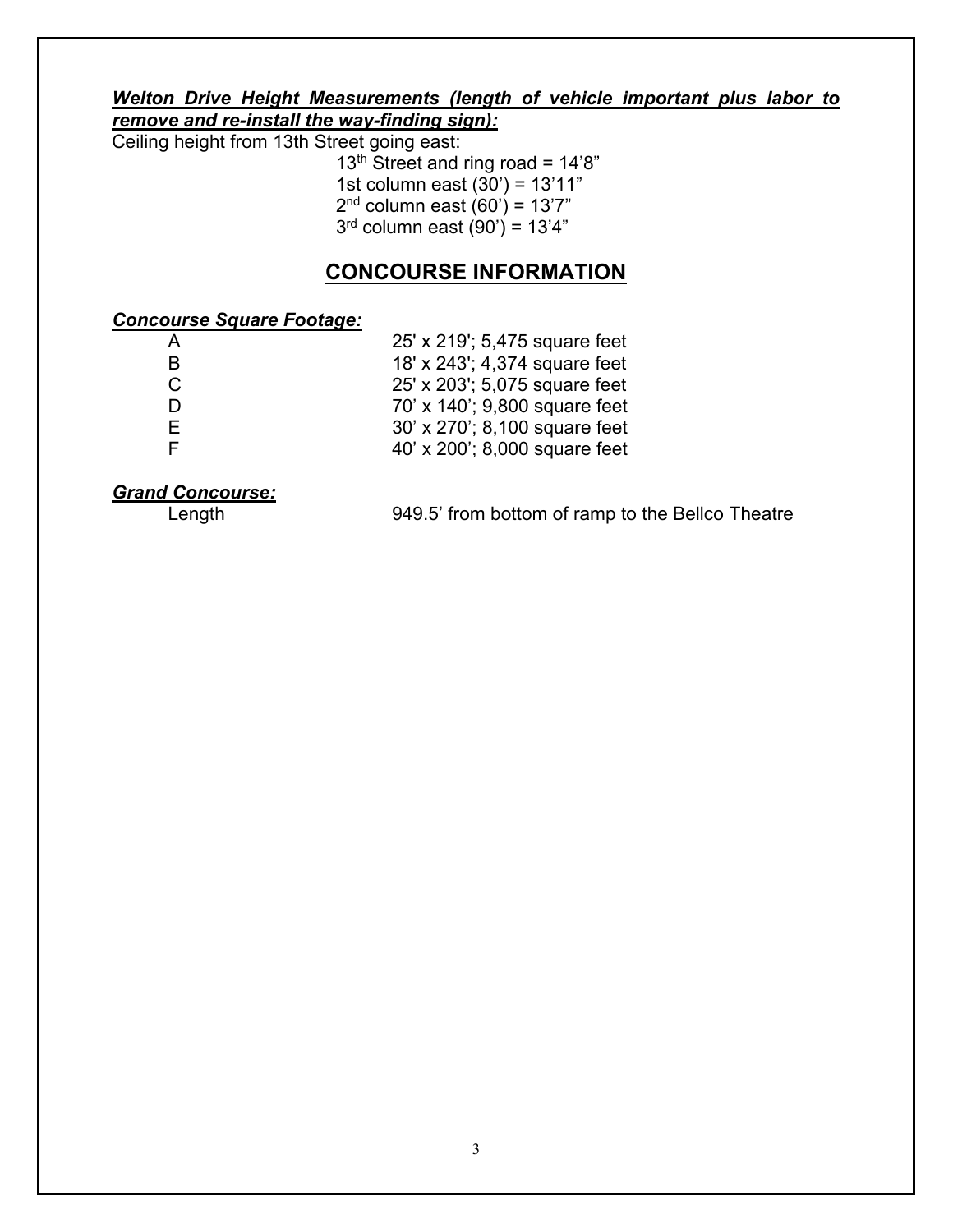### **EXHIBIT HALL INFORMATION**

#### *Loading Dock and Exhibit Floor Move In:*

Halls A, B, & C: 23 truck positions available, width 12'6"; length 80', dock driveway width 26'; dock ceiling height 25'; Halls A & C load-in doors 22' wide, 20' high; Hall B outer door load in 21'11", 15'1" high; inner door load in 28'6", 15'1" high; Hall C outer door load in 21'11", 17'10" high; inner door load in 21'11", 17'10" high. Dock levelers at docks 3, 13, and 26.

Loading ramp is length 500', width 32', and grade 10%

Welton Dock Side Ramp Angle = 5.31 degrees

Champ Dock Side Ramp Angle = 2.90 degrees

Welton Dock Access Door: 30'w x 17'h

Halls D, E, & F: 20 truck positions available, width 12', length 80', dock driveway width 29', dock ceiling height 24', Hall D has 2 load in doors 22' wide 16' high and 10' wide 12' high. Hall E has 2 load in doors 22' wide 16' high and 10' wide 12' high. Hall F has 2 load in doors 16' wide 16' high and 12' wide 12' high. Dock levelers at docks 28, 37 and 47.

Champa Dock Access Door: 25'w x 17'10"h

#### *Exhibit Hall Square Footage:*

|          | 105,000 architectural net square feet |
|----------|---------------------------------------|
| B        | 90,000 architectural net square feet  |
| C        | 95,000 architectural net square feet  |
| D        | 92,000 architectural net square feet  |
| Е        | 91,000 architectural net square feet  |
| F        | 106,000 architectural net square feet |
| $A + B1$ | 147,000 architectural net square feet |
| $C + B2$ | 143,000 architectural net square feet |
| $D + E1$ | 151,000 architectural net square feet |
| $F + E2$ | 137,000 architectural net square feet |

**Note:** Exhibit Halls A, B & C to Exhibit Halls D, E & F through the movable partition wall double doors. Door clearance: 64" wide 86" high

| <b>Exhibit Hall Upper Lobbies Square Footage:</b> |
|---------------------------------------------------|
|---------------------------------------------------|

| A | 5,600 Square feet                                              |
|---|----------------------------------------------------------------|
| C | 4,800 Square feet                                              |
| D | 16,000 Square feet                                             |
| F | 10,200 Square feet                                             |
|   | <b>Note:</b> Exhibit Hall to Upper Lobby door width clearance: |
|   | Exhibits Hall A, B, & C: 75 1/2"                               |
|   | Exhibits Hall D, E, & F: $65"$                                 |
|   |                                                                |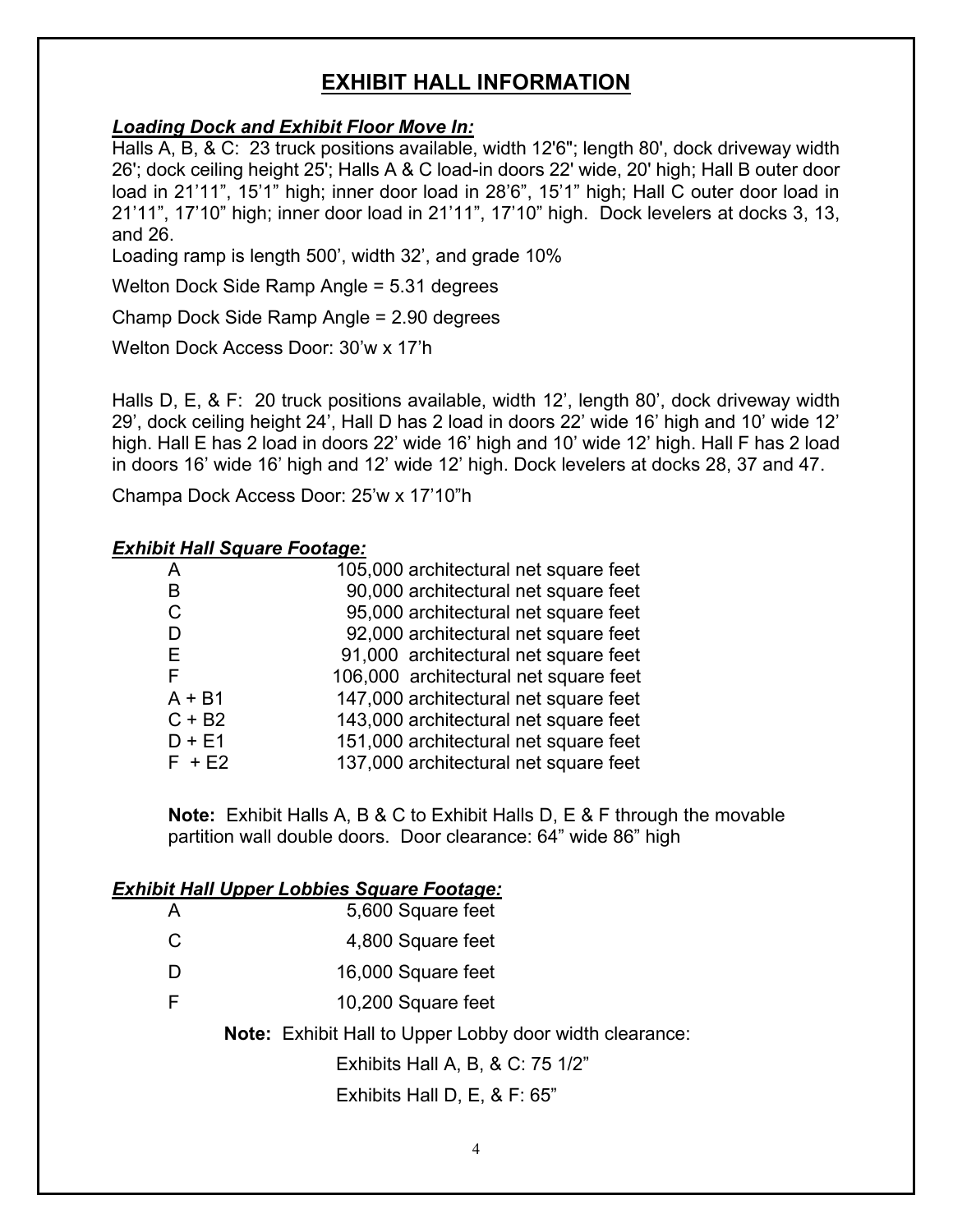### **EXHIBIT HALL INFORMATION (continued)**

#### *Exhibit Hall Upper Lobbies Height of the Grid above the Hall Entries (Metal band grid width is 12"):*

| A | 10' (round columns in the grid ceiling area)   |
|---|------------------------------------------------|
|   | Grid Ceiling is 15'9" off of the floor         |
| B | No grid                                        |
| C | 9'11" (round columns in the grid ceiling area) |
| D | North = $10'$ and South = $10'1"$              |
| Е | No grid                                        |
|   | North = $9'9''$ and South = $10'$              |

#### *Exhibit Hall A,B&C Floor Utilities:*

| Floor Ports: | 30' centers                                                 |
|--------------|-------------------------------------------------------------|
| Electrical:  | 2 each, 20 amp 120 volt, duplex outlet, 1 each 100 amp, 208 |
|              | volt, 3 phase service                                       |
| Telephone:   | 1 each, 25 pair Amphenol connector Exhibit Halls A, B & C   |
| Fiber:       | 2 strand multi-mode each port Exhibit Halls                 |
| Water Drain: | 1 each, 1-1/4" floor drain at each floor port               |

#### *Exhibit Hall D, E & F Floor Utilities:*

| Floor Ports: | 30' centers.                                            |
|--------------|---------------------------------------------------------|
| Electrical:  | Electrical panel in port: 18 20amp 120/208v             |
|              | Electrical panel not in port: 1 100amp 120/208y 3 phase |
| Telephone:   | 2 Data and 6 pair CAT 6                                 |
| Fiber:       | 4 strand multi-mode and 4-strand single-mode each port  |
| Water Drain: | 1 each, 1-1/4" floor drain at each floor port           |

#### *Exhibit Hall A,B&C Column Utilities:*

| Columns:        | 90' Centers, except center of Hall A                                 |
|-----------------|----------------------------------------------------------------------|
| Electrical:     | 4 each dedicated 20 amp, 120-volt duplex outlets                     |
|                 | 1 each, 100 amp 120/208 volt 3-phase 5 wire service                  |
|                 | 1 each, 60 amp 277/480 volt 3-phase 5 wire service                   |
| Water:          | 4 each, hose bib, faucet #293, 45-psi minimum                        |
| Compressed Air: | 4 each, AMFLO C5 coupler, 80 psi                                     |
| Telephone:      | 1 each 25 pair Amphenol connector at each column                     |
| Fiber:          | 2 strand multi-mode at each column                                   |
| Cable TV:       | CATV multiple overhead locations                                     |
| Audio:          | Limited number of microphone inputs available at interior<br>columns |

#### *Exhibit Halls A, B, & C North-Side Emergency Exit Stairwell Enclosures:*

| Hall A: | One location only with a 4' high brick wall  |
|---------|----------------------------------------------|
| Hall B: | Two locations with two heights, 9'4" and 30' |
| Hall C: | One location with a 4' high brick wall       |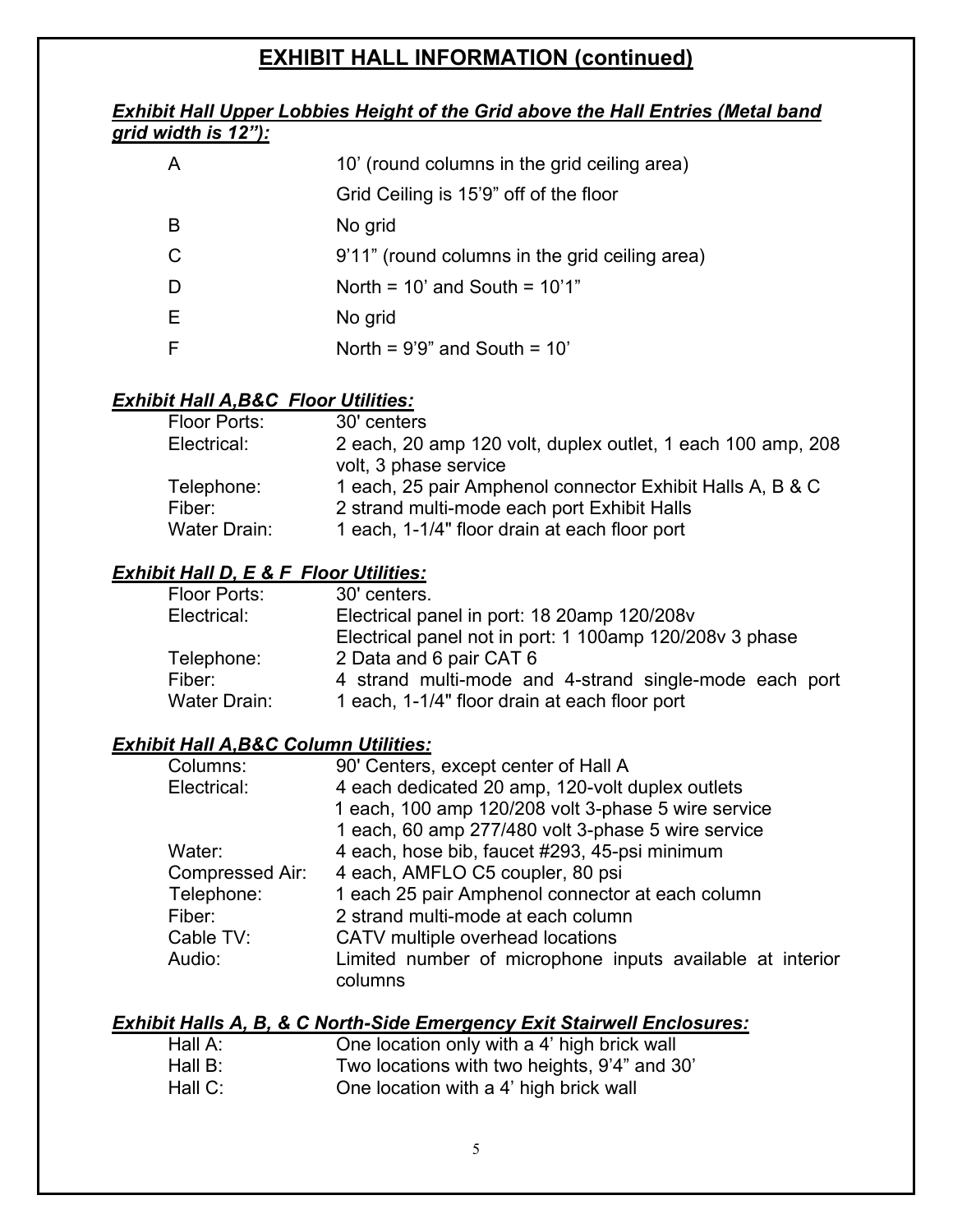### **EXHIBIT HALL INFORMATION (continued)**

#### *Exhibit Hall D,E&F Column Utilities:*

| Columns:        | 90' Centers                                                          |
|-----------------|----------------------------------------------------------------------|
| Electrical:     | 4 each dedicated 20 amp, 120-volt duplex outlets                     |
|                 | 1 each, 100 amp, 120/208 volt, 3-phase 5 wire service                |
|                 | 1 each, 100 amp, 277/480 volt, 3-phase 5 wire service                |
| Water:          | 4 each, hose bib, faucet #293, 45-psi minimum                        |
| Compressed Air: | 4 each, AMFLO C5 coupler, 80 psi                                     |
| Telephone:      | 2 Data and 6 pair CAT 6 at each column Exhibit Halls                 |
| Fiber:          | 4 strand multi-mode and 4-stand single-mode at each<br>column        |
| Audio:          | Limited number of microphone inputs available at interior<br>columns |

#### *Exhibit Hall Other Utilities:*

| <b>Natural Gas:</b>                         | 1 each in halls A, B & C, tie in by special                                                          |
|---------------------------------------------|------------------------------------------------------------------------------------------------------|
|                                             | arrangement only                                                                                     |
| Stage Electrical Supply:                    | Exhibit Hall A & F only 2-400 and 2-200 amp, 208/120                                                 |
|                                             | volt 3 phase electrical service at columns A31 & F31                                                 |
| <b>Overhead Electrical Bus Duct System:</b> |                                                                                                      |
|                                             | 800 amp, 208/120 volt, 3 phase in Exhibit Halls A&B,                                                 |
|                                             | with an additional 600 amp, 208/120 volt, 3 phase in                                                 |
|                                             | Hall C                                                                                               |
|                                             | Exhibit Halls D, E&F separate 1200 amp for each hall                                                 |
|                                             | 0. PO 2012 - PO 2012 - PO 2012 - PO 2012 - PO 2012 - PO 2012 - PO 2012 - PO 2012 - PO 2012 - PO 2012 |
|                                             |                                                                                                      |

*Exhibit Hall Floor Load: 350* pounds per square foot

*Exhibit Hall General Lighting:* Lights in Exhibit Halls ABCDEF at 100% are 70 footcandles at 30 inches above the floor. (There is individual lighting control at an applicable hourly fee.) Hall A is the only exhibit hall that has dimmable LED lighting: Lights in Hall A at 100% + LED lights at 100% are 100 foot-candles at 30 inches above the floor. Lights in Hall A with ONLY LED lights at 100% are 35 footcandles at 30 inches above the floor. (Individual fixture control in Hall A is available at an applicable hourly fee)

| <b>Exhibit Hall Rigging:</b> | Refer to separate handout |
|------------------------------|---------------------------|
|------------------------------|---------------------------|

#### *Exhibit Hall Mezzanine Window-to-Doorway:*

"A" and "C" 6'8" between bottom of window to top of doorway (Exhibit hall side – For sign hanging purposes)  $B''$  8'0"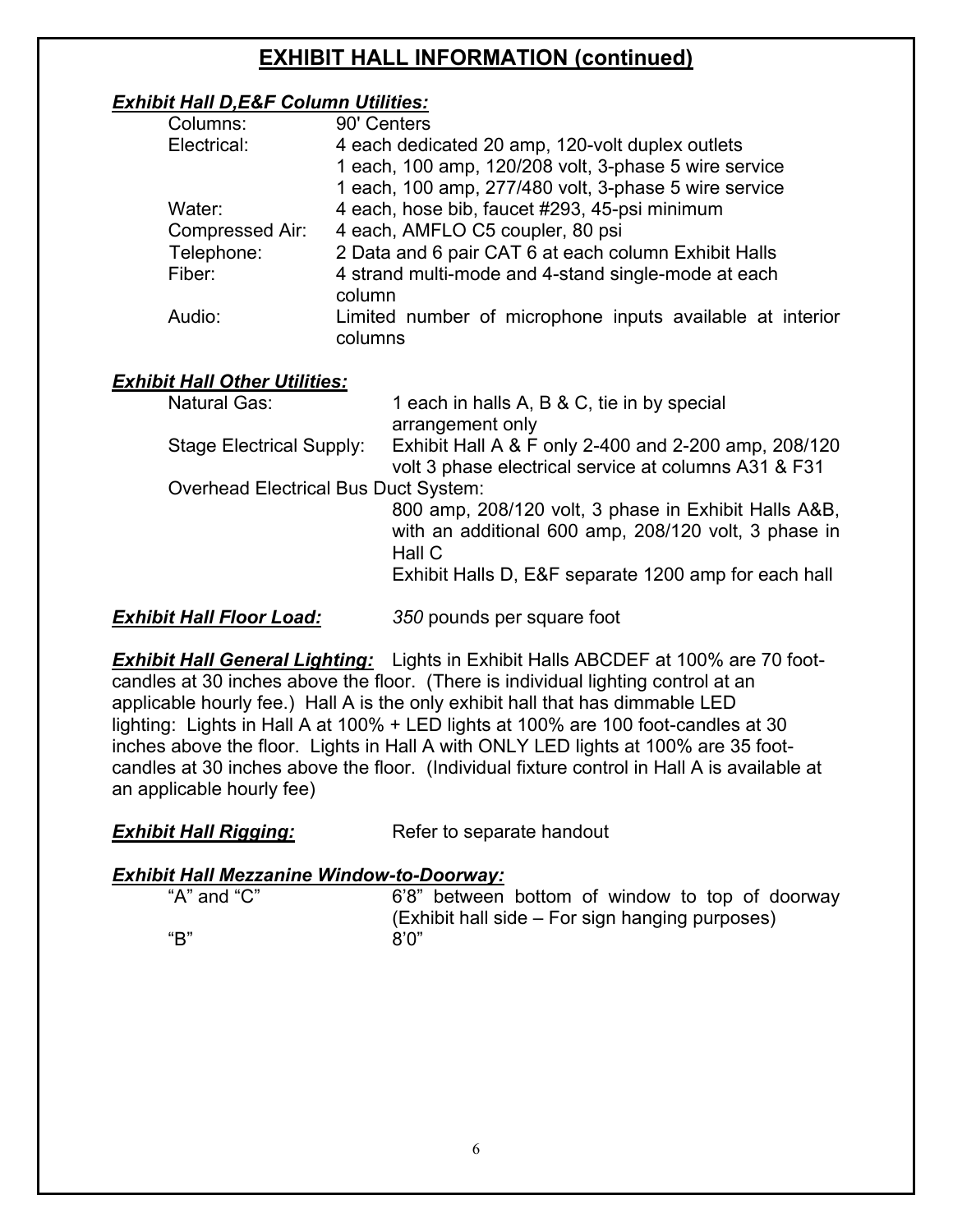### **BELLCO THEATRE INFORMATION**

#### *Bellco Theatre Loading Dock Move In (Docks D, E):*

Two truck positions available to service the Bellco Theatre. Width 12' length 80' height clearance 14'6", 1 dock leveler. Dock driveway width 18'. Dock access door 18' wide 16' high. Theatre load in door 8' wide 10' high. Stage access door 16' wide 12' high.

#### *Vehicle Access from Loading Dock to Bellco Theatre Stage:*

The route is up the ramp through the scene dock onto the stage. A path must be cleared by Technical Services for ease of move in and move out of the vehicle. This space was designed to bring in a Ford Expedition or other vehicle basically under the following parameters: 19' long, 7' wide.

#### *Green Room, Dressing Rooms & Multi-Purpose Rooms:*

| Ceiling Heights                  |        |
|----------------------------------|--------|
| Green Room & Dressing Rooms 1-3: |        |
| Multi-Purpose Rooms 1-4:         | 17'3'' |

#### *Bellco Theatre Approximate Square Footage:* 39,628

### **GO GOURMET CAFE – LOBBY B**

#### *Window Openings from Lobby B into the Café (with the curve, the windows get a little larger on the curved ends):*

Large Windows: 86" to 86-1/2" wide x 63" high Smaller Windows (above the larger windows): 86" to 86-1/2" wide x 35" high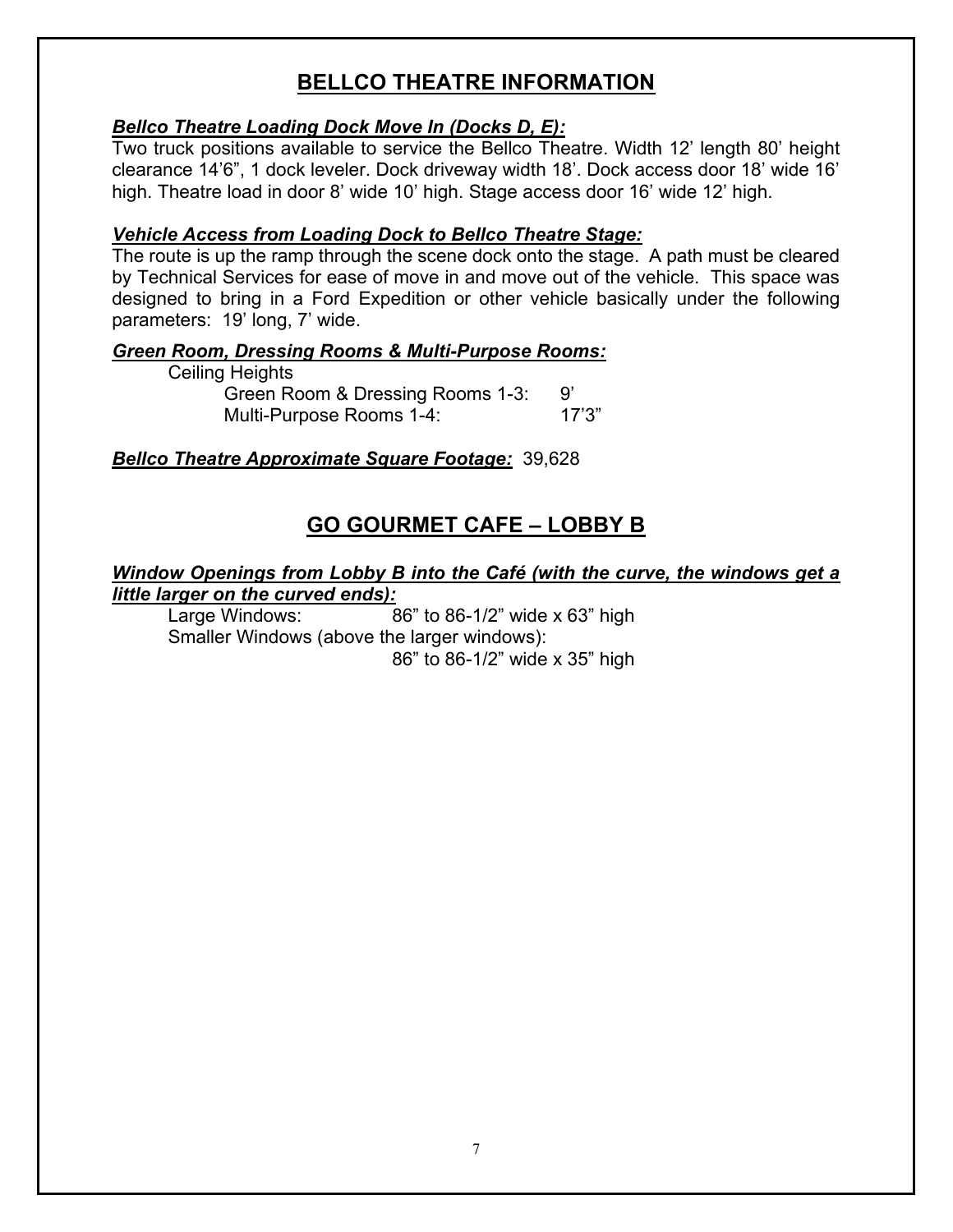### **MILE HIGH BALLROOM INFORMATION**

#### *Mile High 1-4 Square Footage:*

| All                        | 180' x 265': 47,700 square feet                                           |
|----------------------------|---------------------------------------------------------------------------|
| 1 or $4$                   | 60' x 180': 10,800 square feet                                            |
| 1 A, B, C, D, E or F       | 30' x 60': 1,800 square feet                                              |
| 2 A, B, C or 3 A, B, C     | 45' x 180': 8,100 square feet                                             |
| 4 A,B,C,D,E or F           | 30' x 60': 1,800 square feet                                              |
| <b>Prefunction Area:</b>   | 80' x 24': 19,680 square feet                                             |
|                            | Height of the lower ceiling area: 12'                                     |
| <b>Prefunction Stairs:</b> |                                                                           |
| <b>West Side</b>           | 106" wide w/28 steps, includes middle landing,<br>the landing is 78" deep |
| East Side                  | 279" wide w/28 steps, includes middle landing,<br>the landing is 51" deep |
| <b>Circular Staircase</b>  | First landing is 13'8" diameter; second landing<br>is 17'6" diameter      |
|                            |                                                                           |

- **Ballroom to Prefunction door clearance: 62**  $\frac{1}{2}$  **" wide**
- Entrance doors to ballroom:  $61\frac{1}{2}$ " x  $90\frac{1}{2}$ "
- Airwall entry/double doors: 64" wide
- Service Corridor to West Prefunction: 91" wide x 95" high
- Movable partition wall double entry doors: 64"

#### *Mile High Ballroom Digital Display Monitors:*

There are six built-in 32" monitor outside each of the main ballroom entrances. The meeting name has a maximum of 22 characters. The description of the event has a maximum of 17 lines, with approximately 44 characters per line with an approximate 450 characters total.

#### *Mile High 1-4 Move In Loading Docks (Docks A, B):*

Two truck positions available to service Mile High 1-4. Note: these docks are also used for food service deliveries. 1 position: width 13', length 70', height clearance 14'6" 1 dock leveler. 1 position: width 11', length 40', height clearance 14' 6" Dock driveway width 18'. Dock access door 18' wide, 16' high. Load in door to building 10' wide 10' high. Load in door to Ballroom 12' wide 9'4" high.

#### *Vehicle Access from Loading Dock to Mile High 1 Load In Door:*

The Mile High 1 Load-In Door @ Mile High Ballroom 1D is 240' from the end of the docking bay. The route is up the ramp and along the top of the dock through the roll door at the north end of the dock. Then, through the Mile High 1 load in door. A path must be cleared by Centerplate Catering for ease of move in and move out of the vehicle. This space was designed to bring in a Ford Expedition or other vehicle basically under the following parameters: 19' long, 7' wide.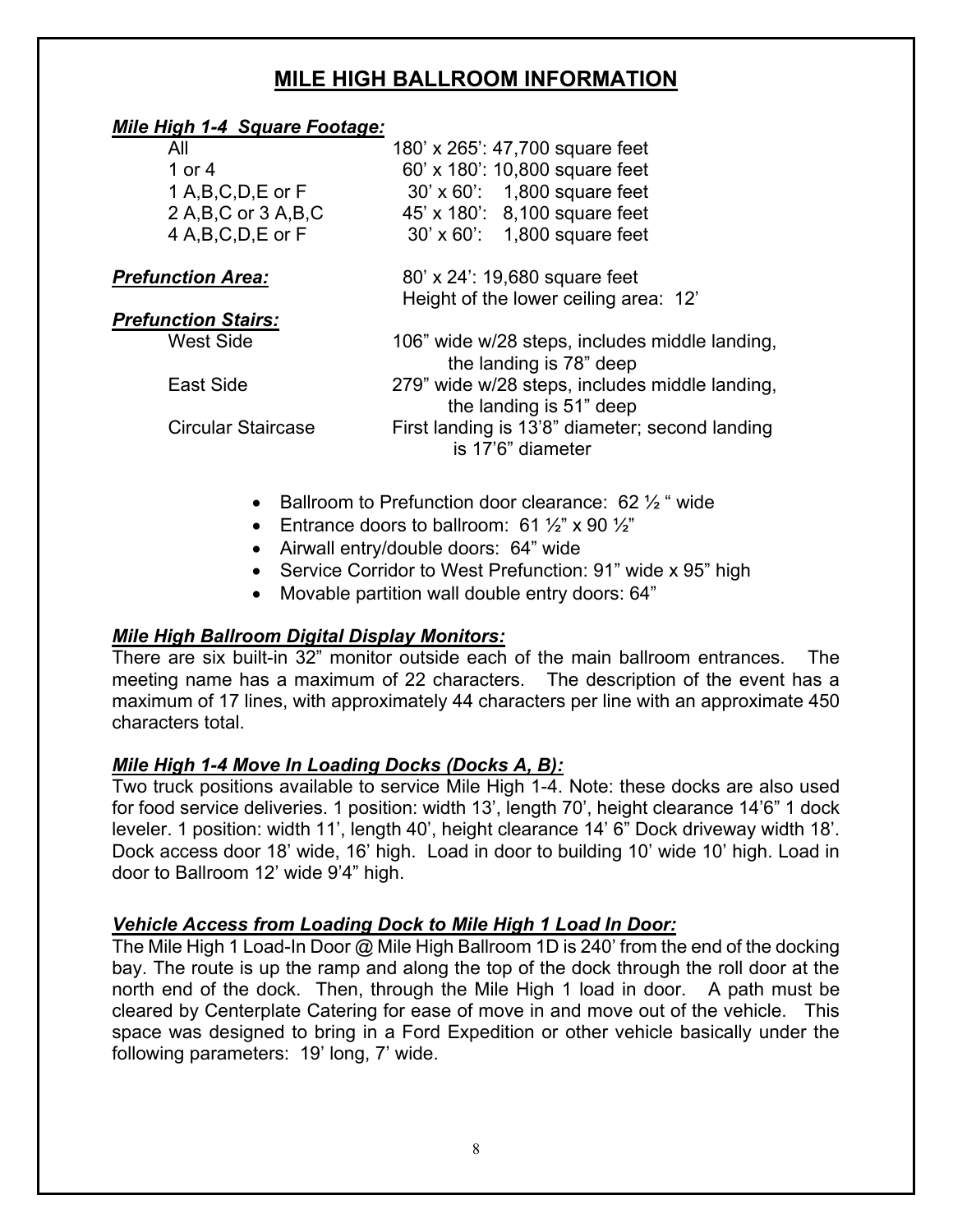## **MILE HIGH BALLROOM INFORMATION (continued)**

| <u>Mile High 1, 2, 3 &amp; 4 Utilities:</u> |                                                                                                                                                                                                                                                                                                                                                                                                                                                                                                                                                         |
|---------------------------------------------|---------------------------------------------------------------------------------------------------------------------------------------------------------------------------------------------------------------------------------------------------------------------------------------------------------------------------------------------------------------------------------------------------------------------------------------------------------------------------------------------------------------------------------------------------------|
| <b>Floor Ports:</b>                         | Four, flush-floor receptacles with 1 each, 60 amp,<br>120/208 volt, 3-phase electrical service receptacle; 1<br>each, telephone jack; 1 each, lighting control jack; 3<br>each, microphone-level audio input; 1 each, line-level<br>audio input                                                                                                                                                                                                                                                                                                         |
| <b>Floor Outlets:</b>                       | Dedicated 20 amp, 120-volt duplex receptacles on 30'<br>centers                                                                                                                                                                                                                                                                                                                                                                                                                                                                                         |
| Major Electrical:                           | Ballroom 2-3 location on north wall and Ballroom 1<br>west wall wall-Cam lock style female connectors. 1-100<br>amp 3 phase, 120/208v 5 wire isolated service. 2-200-<br>amp 3-phase 120/208v 5-wire service. 1-400 amp 3-<br>phase 120/208v 5-wire service. East wall: 1-100<br>amp 3 phase, 120/208v 5 wire isolated service. 2-200-<br>amp 3-phase 120/208v 5-wire service. 1-400 amp 3-<br>phase,<br>120/208v 5-wire service. Both are fed from the same<br>800-amp service.                                                                        |
| Telephone:                                  | Voice/data jacks along walls                                                                                                                                                                                                                                                                                                                                                                                                                                                                                                                            |
| <b>Ballroom Lighting:</b>                   | General: Fluorescent 65 foot-candles,<br>dimmable<br>incandescent 25 foot-candles.<br>Presentational: 1k par cans locate on light pipes over<br>normal stage and head table set-up locations. White<br>light, operational from house dimmers and house non-<br>dim circuits. The lighting control is Lutron based; there<br>is not any DMX access for control.<br>Atmospheric:<br>Starlights are<br>available<br>with<br>programmable 'movement' and color choice via house<br>control or through DMX protocol in any conventional<br>lighting console. |
| <b>Ballroom Wall Audio:</b>                 | 6 microphones and 1 line-level in each of the three<br>rooms                                                                                                                                                                                                                                                                                                                                                                                                                                                                                            |
| Fiber:                                      | Multi-mode located throughout                                                                                                                                                                                                                                                                                                                                                                                                                                                                                                                           |
| <b>Ballroom Floor Load:</b>                 | All Ballrooms floor load 100 psf                                                                                                                                                                                                                                                                                                                                                                                                                                                                                                                        |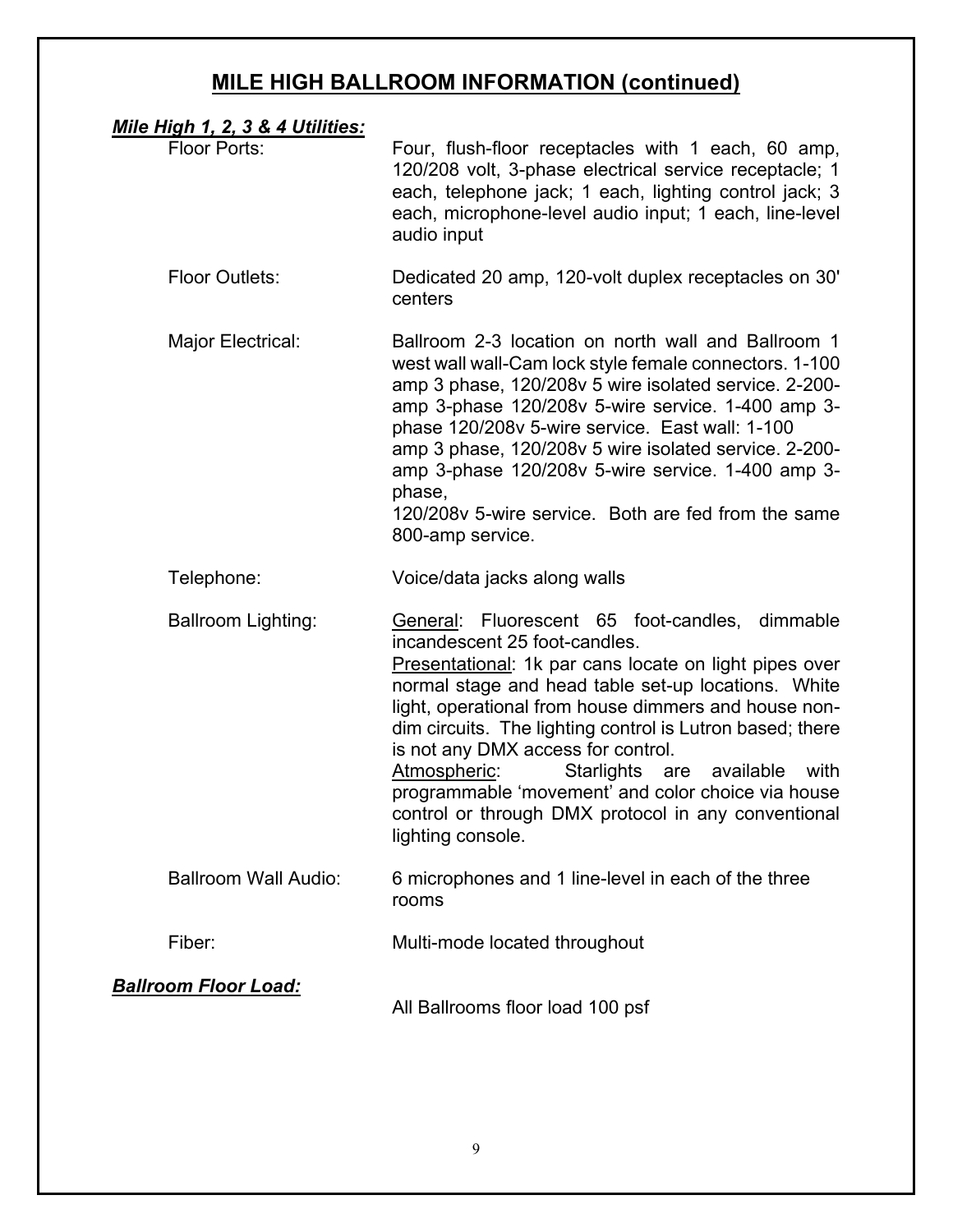### **FOUR SEASONS BALLROOM INFORMATION**

#### *Four Seasons 1-4 Square Footage:*

| All                | 146' x 236'; 34,456 square feet |
|--------------------|---------------------------------|
| Ballroom 1 (1/3)   | 73' x 146'; 10,658 square feet  |
| Ballroom 2-3 (1/3) | 90' x 146'; 13,140 square feet  |
| Ballroom 4 (1/3)   | 73' x 146'; 10,658 square feet  |
| Ballroom 1-2 (1/2) | 118' x 146'; 17,228 square feet |
| Ballroom 3-4 (1/2) | 118' x 146'; 17,228 square feet |

**Prefunction Area:** 74' x 176'; 13,024 square feet

- Ballroom to Prefunction door width clearance: 73"
- Entrance doors to ballroom: 59  $\frac{1}{2}$ " x 90  $\frac{1}{2}$ "
- Service Corridor to Prefunction: 67"

#### *Four Seasons Digital Display Monitors:*

Built-in 32" monitors outside each ballroom. Content for the monitors is provided by the client in a tailor designed Excel spreadsheet. The meeting name has a maximum of 22 characters. The description of the event has a maximum of 17 lines, with approximately 44 characters per line with an approximate 450 characters total. There is an additional 75" monitor outside Four Seasons Ballrooms 2-3 that will display the content as shown on the other 32" monitors outside the rooms. In absence of specific usage content, the 75" monitor will play a video of CCC pictures.

#### *Four Seasons Prefunction:*

Columns: Height from the floor to silver rings 24'7", silver ring 16", and distance from silver ring to cone 9" Total height from floor to cone 26'8"

#### *Four Seasons 1,2,3 & 4 Load In:*

- 2 dock spaces are available (17 & 18) at Exhibit Hall level with a freight elevator to access the Ballroom level. Freight elevator is 12' wide, 20' deep and 10' high 20,000 lb load capacity. Load in door to ballroom four is 9' X 9'.
- 1 dock (F) is available at the Lower level. Ramp is 81" wide and the dock is 11' 2" wide.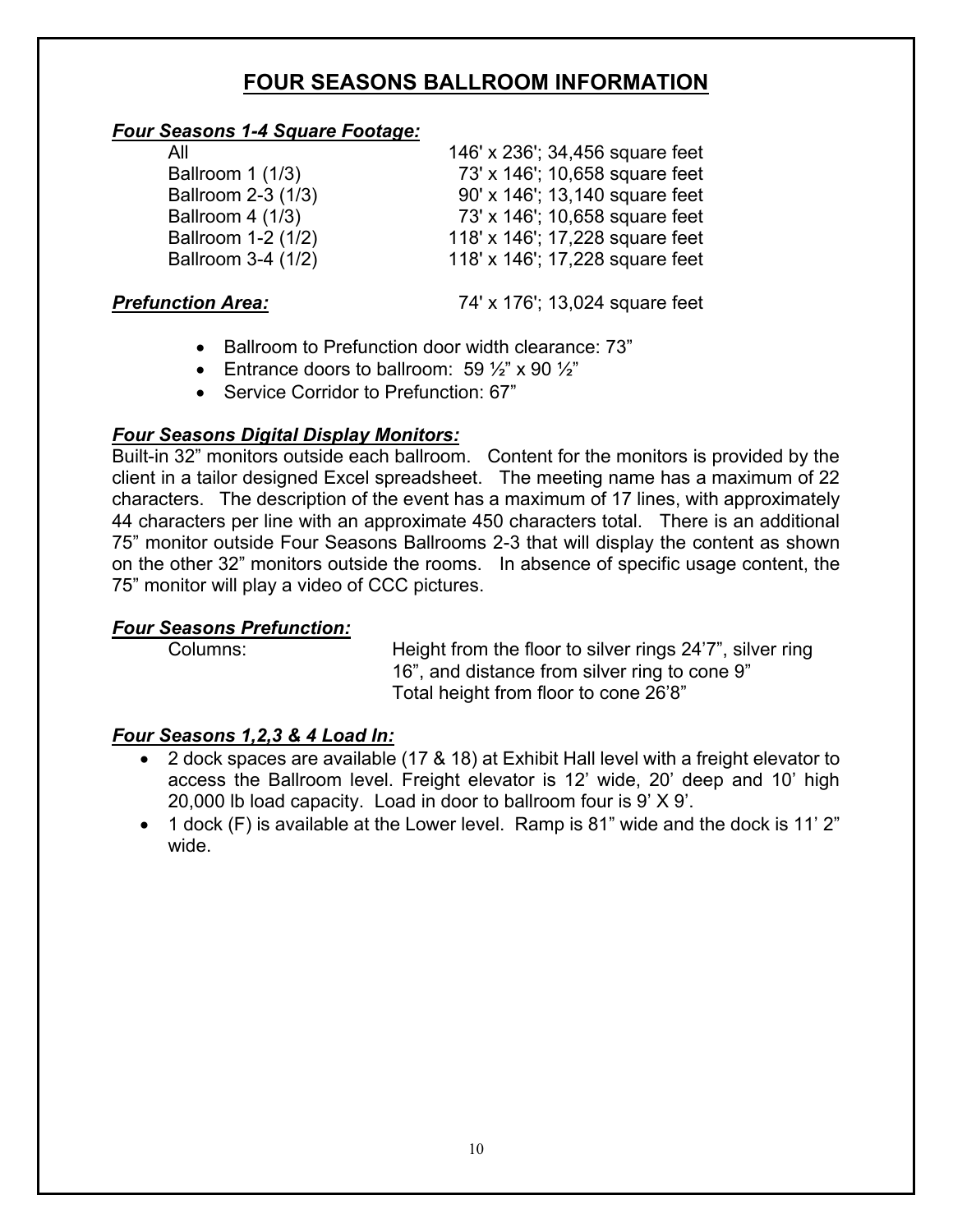### **FOUR SEASONS BALLROOM INFORMATION (continued)**

#### *Four Seasons 1,2,3, & 4 Utilities:*

| Floor Ports: | Four, flush-floor receptacles with 1 each, 60 amp,<br>120/208 volt, 3-phase electrical service receptacle; 1<br>each, telephone jack; 1 each, lighting control jack; 3<br>each, microphone-level audio input; 1 each, line-level<br>audio input |
|--------------|-------------------------------------------------------------------------------------------------------------------------------------------------------------------------------------------------------------------------------------------------|
|--------------|-------------------------------------------------------------------------------------------------------------------------------------------------------------------------------------------------------------------------------------------------|

- Floor Outlets: Dedicated 20 amp, 120-volt duplex receptacles on 30' centers
- Major Electrical: Ballrooms 2-3 location on north wall wall-Cam lock style female connectors. 1-100 amp 3 phase, 120/208v 5 wire isolated service. 2-200-amp 3-phase 120/208v 5-wire service. 1-400 amp 3-phase 120/208v 5-wire service. East wall: 1-100 amp 3 phase, 120/208v 5 wire isolated service. 2-200-amp 3-phase 120/208v 5 wire service. 1-400 amp 3-phase, 120/208v 5-wire service. Both are fed from the same 800-amp service.

Telephone: Voice/data jacks along walls

Ballroom Lighting: General: Fluorescent 65 foot-candles, dimmable incandescent 25 foot-candles. Presentational: 1k par cans locate on light pipes over normal stage and head table set-up locations. White light, operational from house dimmers and house nondim circuits. The lighting control is Lutron based; there is not any DMX access for control.

- Ballroom Wall Audio: 6 microphone and 1 line-level in each of the three rooms
- Fiber: Multi-mode located throughout the ballroom

#### *Ballroom Floor Load:*

All Ballrooms floor load 100 psf